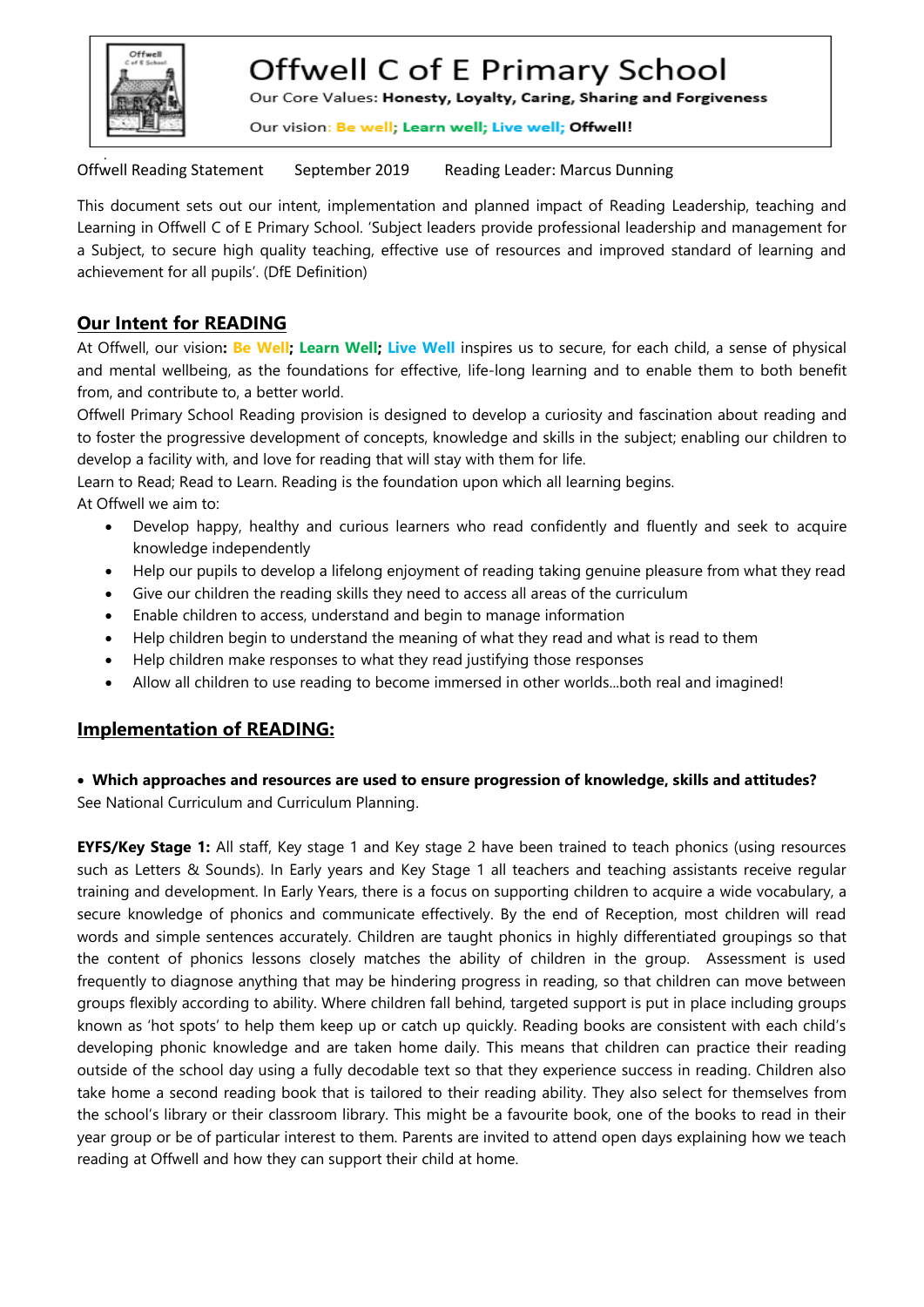**Key Stage 2**: In Key Stage 2 some children in Year 3 may continue to access the phonics learning groups in Key Stage 1 for a short time. Children who have not yet successfully completed the Phonics Screening Test or made ARE will take part in interventions and differentiated lessons into KS2.

#### **From Key Stage 1, and through Key Stage 2**,

# **Re-think Reading!**

All staff have been trained and provided with teaching packs based on Re-think Reading. They provide small-group guided sessions, whole class learning, targeted independent reading, research opportunities, online reading materials, and structured reading comprehension from selected texts designed to explore every aspect of the reading curriculum.

Children are taught to read for meaning in context, from root words, inference, and given new vocabulary from the teachers in the sessions. They are exposed to a wide variety of different texts, fiction and non-fiction, poetry, plays and reference books, with a variety of purposes, to enable children to read for themselves, recommend reading to others and engender a joy of reading!

All classrooms have new reading libraries celebrating reading. These are stocked, and regularly updated with books from the Devon Library Services, with whom we have arranged a yearly 'refresh the shelves' visit, and topic boxes. The Honiton Public Library Bus visits the school monthly and children can, under supervision, choose books they like, recommend and add to their own class library. The PTFA also regularly raises money to add additional titles to class libraries, ensuring that current best sellers and books of interest are available to children. Children can also access the school Kindle library for e-books, and a variety of online free e-books for schools.

#### **How do we ensure equality of access to READING?**

All of our children have equal access to reading provision and to the resources available. We recognise that some children do not have access to a language rich environment and it is our place to supply that, providing key vocabulary and opportunities to develop the necessary skills, by providing additional opportunities for skills development e,g: through pre-teaching, precision teaching of certain skills or knowledge and exposure to language in context. Children who need additional support are identified early and the impact of interventions is carefully monitored. SEND pupils are catered for through specific assessment of areas where support is required e,g; phonics, support is provided e.g: Toe by Toe, and progress is monitored according to their individual action plans (My Plans).

#### **How can parents or other members of the public find out more about the curriculum the school is following for READING?**

See The National Curriculum:<https://www.gov.uk/government/collections/national-curriculum> Re-Think Reading:<https://www.babcockldp.co.uk/improving-schools-settings/english/reading> Letters & Sounds:<http://www.letters-and-sounds.com/>

#### **Impact of READING Teaching and Learning:**

#### **How is READING progression assessed**?

Teachers continually assess children's reading. Individual reading to a member of staff will be used to analyse children's strengths and weaknesses and to plan future work and targets accordingly. Group and Guided reading tasks through Re-Think Reading also provide assessment opportunities. Children's attainment and progress is regularly monitored and reviewed through tests and teacher and support staff records. Children are also assessed through the use of more formal tests. E.g: PIRA, SATS, or the Salford Reading Test, to measure a child's reading age.

#### . **How is READING progression monitored**?

Monitoring in writing is important to ensure positive outcomes for pupils; that both coverage and progression are as they should be; and that standards are maintained and improved. This is carried out by the READING